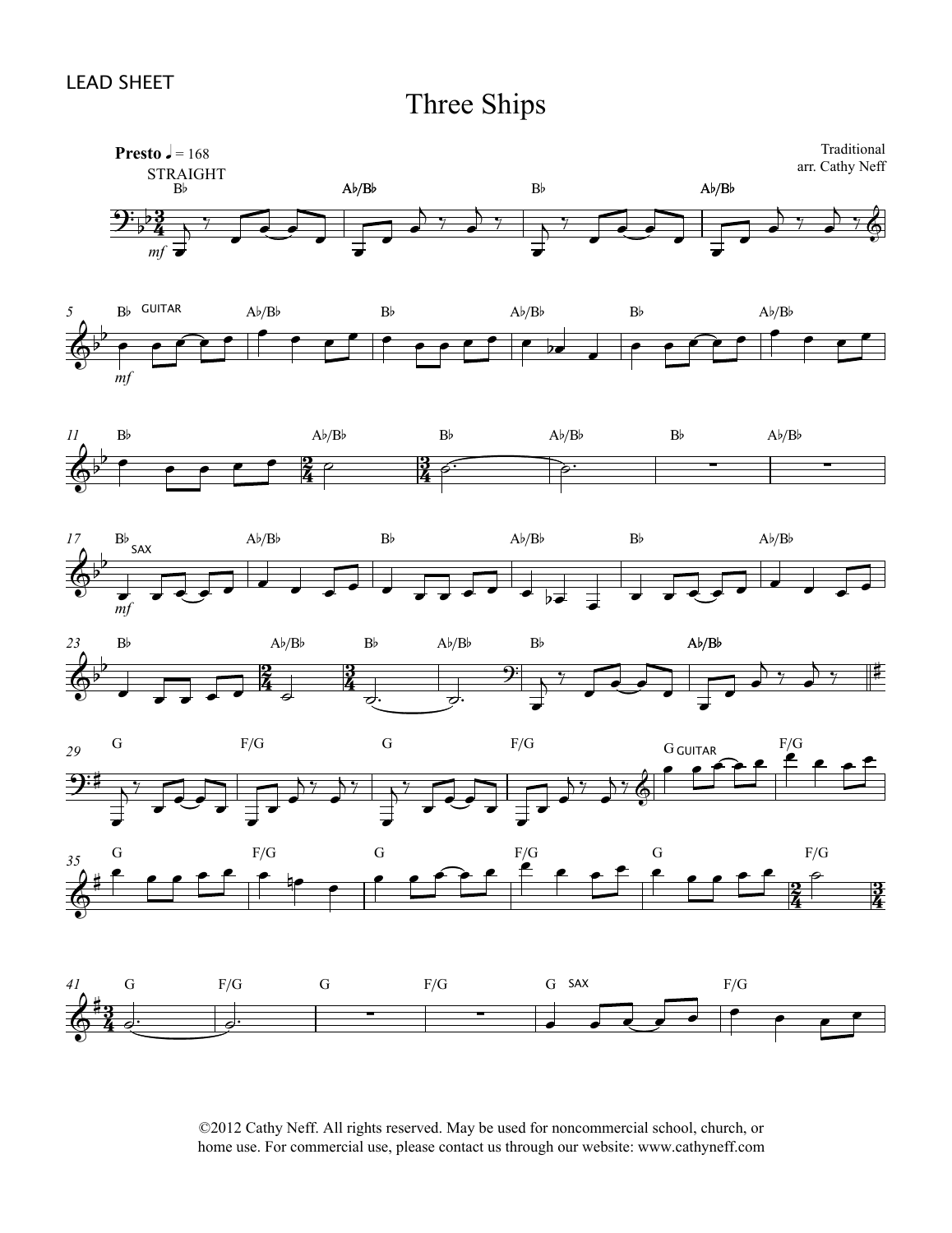Three Ships



2